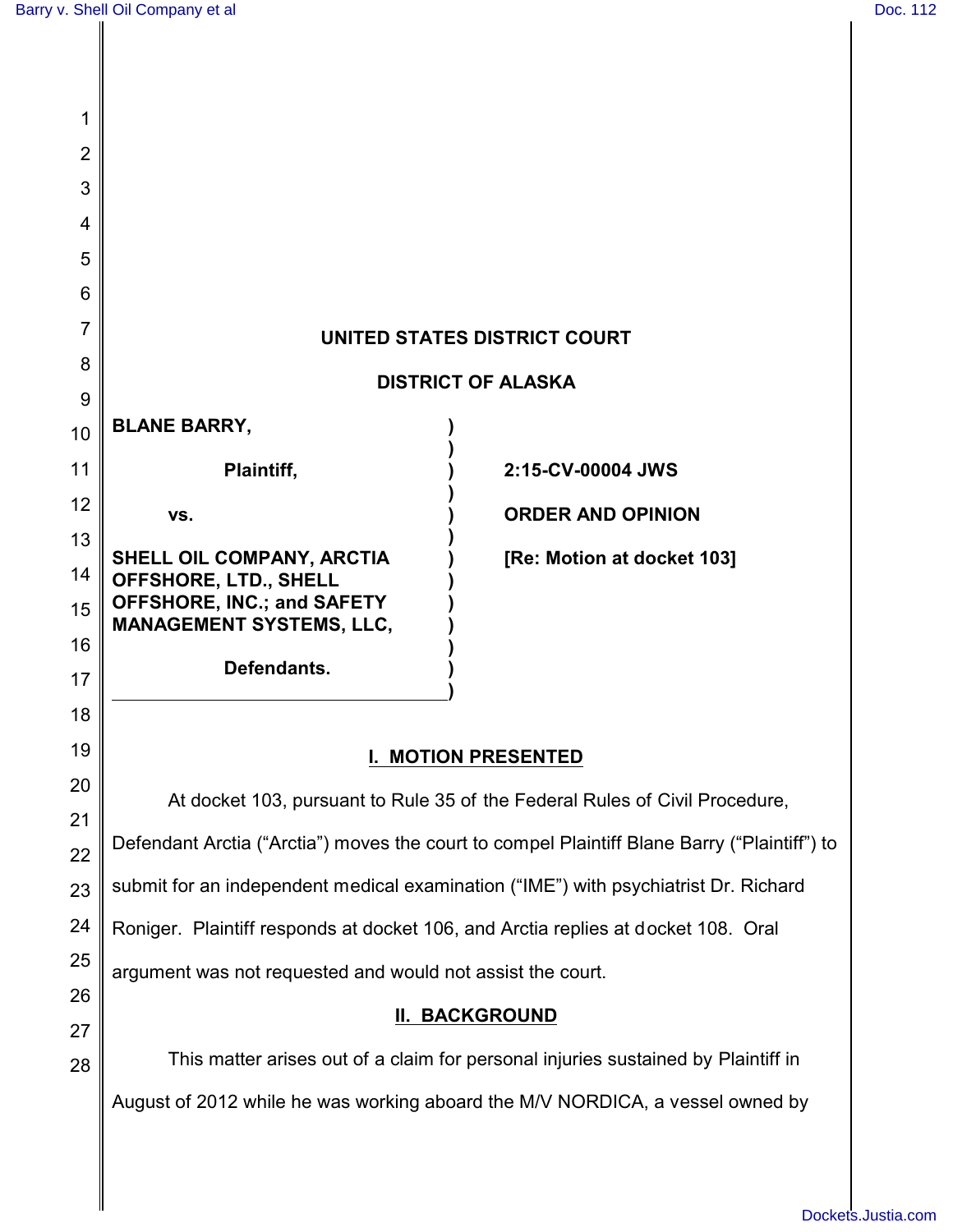| 1                   | Arctia. Plaintiff alleges in his complaint that he seriously injured his back and neck                                                                                                                                                                                          |  |  |  |
|---------------------|---------------------------------------------------------------------------------------------------------------------------------------------------------------------------------------------------------------------------------------------------------------------------------|--|--|--|
| $\overline{2}$      | while lifting a heavy cable. He seeks damages for lost earnings, lost earning capacity,                                                                                                                                                                                         |  |  |  |
| 3<br>$\overline{4}$ | past and future medical expenses, and "physical and emotional pain and suffering and                                                                                                                                                                                            |  |  |  |
| 5                   | loss of enjoyment of life." <sup>1</sup> Arctia sought to schedule Plaintiff for a psychiatric                                                                                                                                                                                  |  |  |  |
| 6                   | evaluation given his claims of emotional distress and evidence of Plaintiff's post-                                                                                                                                                                                             |  |  |  |
| $\overline{7}$      | accident psychological and psychiatric treatment. Plaintiff objected to the evaluation.                                                                                                                                                                                         |  |  |  |
| 8<br>9              | He does not agree that an IME is warranted because he argues that he is only claiming                                                                                                                                                                                           |  |  |  |
| 10                  | 'garden variety" emotional distress damages.                                                                                                                                                                                                                                    |  |  |  |
| 11                  | III. STANDARD OF REVIEW                                                                                                                                                                                                                                                         |  |  |  |
| 12                  | Rule 35 governs the court's determination of a motion for an IME. That rules                                                                                                                                                                                                    |  |  |  |
| 13                  | states as follows:                                                                                                                                                                                                                                                              |  |  |  |
| 14<br>15            | The court where the action is pending may order a party whose mental or<br>physical condition is in controversy to submit to a physical or mental<br>examination by a suitably licensed or certified examiner. The order<br>may be made only on motion for good cause $\dots$ . |  |  |  |
| 16                  |                                                                                                                                                                                                                                                                                 |  |  |  |
| 17<br>18            | Under the rule then, Plaintiff's mental health examination is only warranted here if his                                                                                                                                                                                        |  |  |  |
| 19                  | mental condition is "in controversy" and if Arctia has shown "good cause" for requesting                                                                                                                                                                                        |  |  |  |
| 20                  | the examination. <sup>3</sup> These requirements "are not met by mere conclusory allegations of                                                                                                                                                                                 |  |  |  |
| 21                  | the pleadings-nor by mere relevance to the case-but require an affirmative showing<br>by the movant that each condition as to which the examination is sought is really and                                                                                                     |  |  |  |
| 22<br>23            |                                                                                                                                                                                                                                                                                 |  |  |  |
| 24                  |                                                                                                                                                                                                                                                                                 |  |  |  |
| 25                  |                                                                                                                                                                                                                                                                                 |  |  |  |
| 26                  | $1$ Doc. 4 at ¶¶ 23, 24, 25.                                                                                                                                                                                                                                                    |  |  |  |
| 27                  | <sup>2</sup> Fed. R. Civ. P. 35.                                                                                                                                                                                                                                                |  |  |  |
| 28                  | <sup>3</sup> Schlagenhauf v. Holder, 379 U.S. 104, 117 (1964).                                                                                                                                                                                                                  |  |  |  |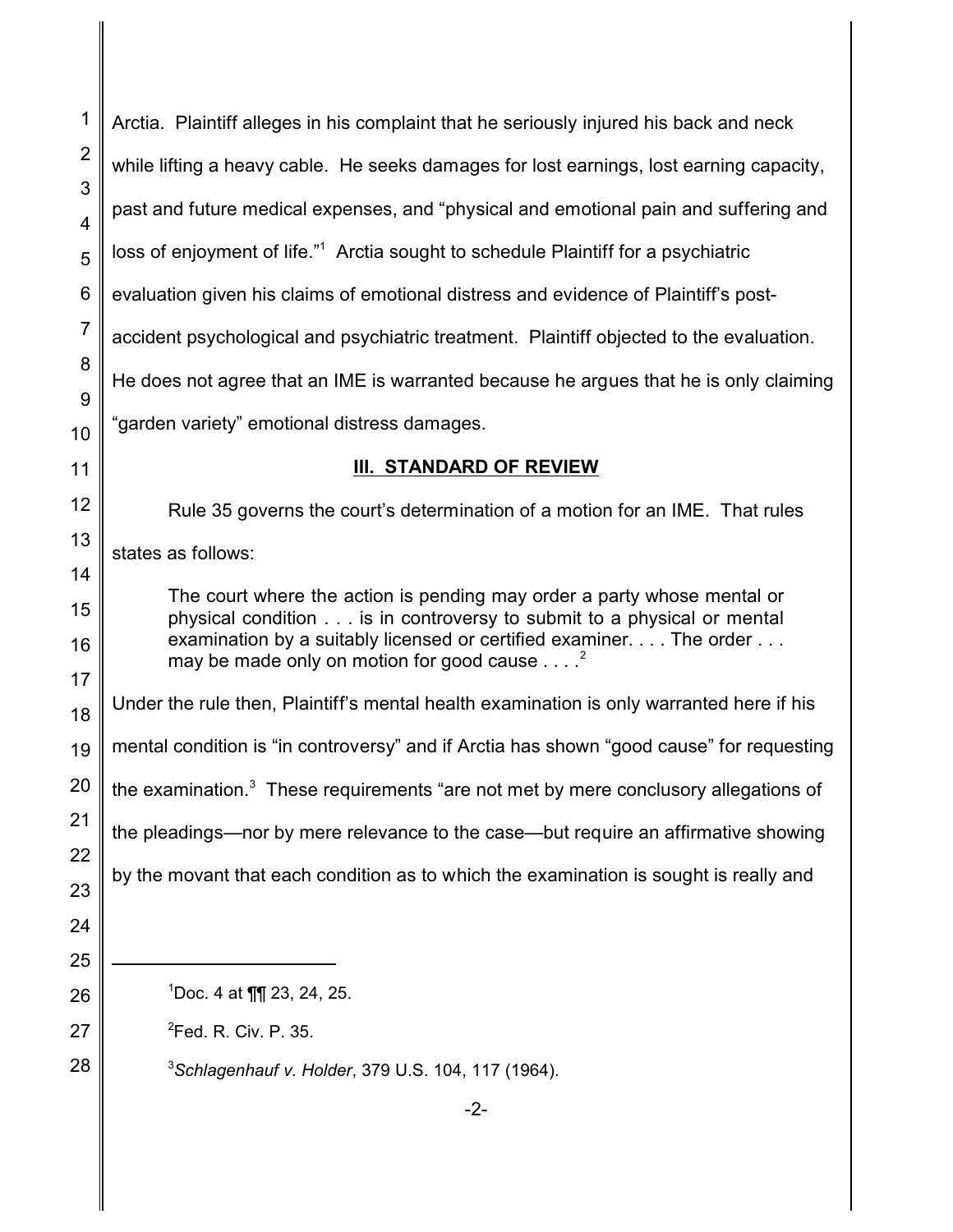genuinely in controversy and that good cause exists for ordering each particular examination."<sup>4</sup>

| 3              |                                                                                                                                                                                                   |                                                                                 |  |
|----------------|---------------------------------------------------------------------------------------------------------------------------------------------------------------------------------------------------|---------------------------------------------------------------------------------|--|
| 4              | When determining whether a plaintiff's mental health is "in controversy," district                                                                                                                |                                                                                 |  |
| 5              | courts in this circuit apply the multi-factor test set forth in Turner v. Imperial Stores. <sup>5</sup>                                                                                           |                                                                                 |  |
| 6              | Under the Turner test, the mental examination of a plaintiff is proper where that plaintiff                                                                                                       |                                                                                 |  |
| $\overline{7}$ | alleges emotional distress and the case involves one or more of the following factors:                                                                                                            |                                                                                 |  |
| 8              | 1)                                                                                                                                                                                                | a cause of action for intentional or negligent infliction of emotional          |  |
| 9              |                                                                                                                                                                                                   | distress;                                                                       |  |
| 10             |                                                                                                                                                                                                   |                                                                                 |  |
| 11             | 2)                                                                                                                                                                                                | an allegation of a specific mental or psychiatric injury or disorder;           |  |
| 12             | 3)                                                                                                                                                                                                | a claim of unusually severe emotional distress;                                 |  |
| 13             | 4)                                                                                                                                                                                                | plaintiff's offer of expert testimony to support a claim of emotional distress; |  |
| 14             |                                                                                                                                                                                                   | and/or                                                                          |  |
| 15             |                                                                                                                                                                                                   |                                                                                 |  |
| 16             | 5)                                                                                                                                                                                                | plaintiff's concession that his or her mental condition is "in controversy"     |  |
| 17             |                                                                                                                                                                                                   | within the meaning of Rule 35. <sup>6</sup>                                     |  |
| 18             |                                                                                                                                                                                                   |                                                                                 |  |
| 19             | A claim of emotional distress, without the presence of one or more of these additional                                                                                                            |                                                                                 |  |
| 20             | factors, is insufficient to put a plaintiff's mental health in controversy. <sup>7</sup>                                                                                                          |                                                                                 |  |
| 21             |                                                                                                                                                                                                   |                                                                                 |  |
| 22             |                                                                                                                                                                                                   |                                                                                 |  |
| 23             | $4$ Id. at 118.                                                                                                                                                                                   |                                                                                 |  |
| 24             | $5291$ F.R.D. 90 (S.D. Cal. 1995); see also Hernandez v. Simpson, No. ED-CV-13-2296,                                                                                                              |                                                                                 |  |
| 25             | 2014 WL 4090513, at *2 (C.D. Cal. Aug. 18, 2104) (listing a few district courts that have applied<br>the test); Ruvane v. Elizabeth F, Inc., No. 3:15-cv-00079, 2016 WL 6514181, at *4 (D. Alaska |                                                                                 |  |
| 26             | Aug. 25, 2016) (applying the Turner factors).                                                                                                                                                     |                                                                                 |  |
| 27             | <sup>6</sup> Turner, 161 F.R.D. 89, 98 (S.D. Cal. 1995).                                                                                                                                          |                                                                                 |  |
| 28             | $7$ Id. at 97.                                                                                                                                                                                    |                                                                                 |  |
|                |                                                                                                                                                                                                   |                                                                                 |  |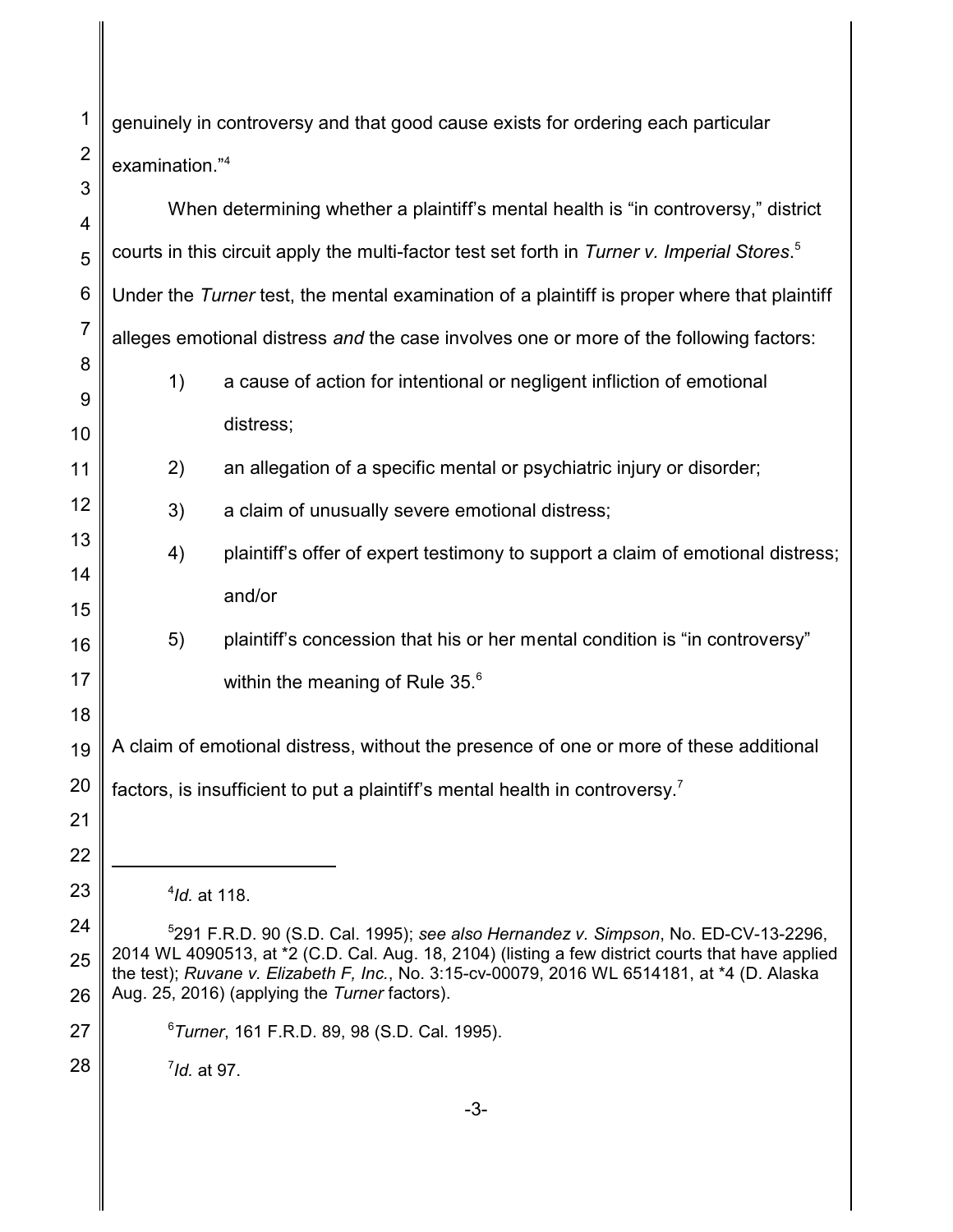When determining whether good cause exists, courts look at a variety of factors, including but not limited to 1) whether the information can be obtained through other means; 2) whether the plaintiff plans to prove emotional distress through an expert witness; 3) whether the desired information from the examination is relevant; and 4) whether the plaintiff is claiming ongoing emotional distress.<sup>8</sup>

## **IV. DISCUSSION**

Applying the *Turner* factors to the situation presented here demonstrates that Plaintiff has placed his mental condition in controversy. While the first and fifth *Turner* factors do not support an IME—Plaintiff does not include an independent claim for intentional or negligent infliction of emotional distress, and he does not concede that his mental health is at issue—the other three factors support Arctia's position that Plaintiff's mental condition has been placed in controversy. Plaintiff's post-accident mental health records, his expert's report, and his own deposition make clear that he is alleging the 2012 work injury led to a specific mental injury or disorder. One of his experts, Dr. Angel Roman, claims that since the accident Plaintiff has suffered from "Major Depressive Disorder"<sup>9</sup> and Plaintiff's records indicate that he has been hospitalized based on that disorder numerous times since the accident.<sup>10</sup> Plaintiff attempted to commit suicide on one occasion after "hallucinations, delusions, agitation, anxiety, depression, and other factors resulting in the loss of functioning," and Plaintiff reported

 $10Doc.$  106-3 (Ex. C); doc. 106-4 (Ex. D).

<sup>8</sup>*Gavin v. Hilton Worldwide, Inc.*, 291 F.R.D. 161, 165 (N.D. Cal. 2013); *Ruvane*, 2016 WL 6514181, at \* 4.

 $^{9}$ Doc. 106-2 at p. 31 (Ex. B at p. 30).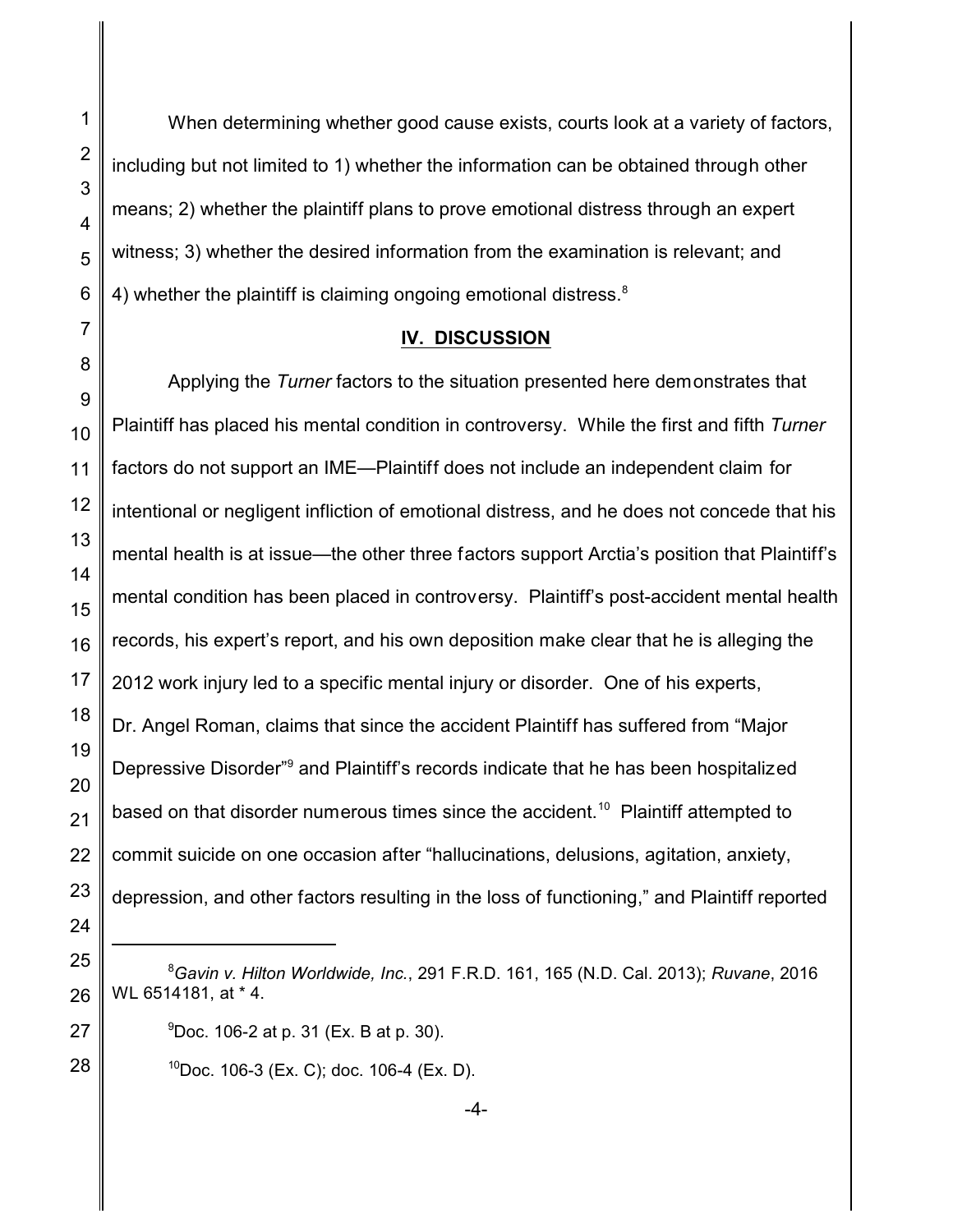that these thoughts of "wanting to die . . . are brought on by his hopeless feelings related to dealing with chronic pain."<sup>11</sup> He obtained a psychiatric diagnosis "indicated by a DSM IV diagnosis on Axis 1."<sup>12</sup> Dr. Roman concludes that Plaintiff's major depression "is a factor of his work injury not diagnosed prior to the lifting injury in any preaccident records."<sup>13</sup> Plaintiff testified that the accident and losing his job affected him to the point of hospitalization for his behavior.<sup>14</sup>

The same evidence discussed in the preceding paragraph also demonstrates satisfaction of the third factor of the *Turner* test: a claim of unusually severe emotional distress. Plaintiff argues that his claim for emotional distress damage is like any other case where the plaintiff has distress normally associated with or a result of recovery from a physical injury. While mental anguish, fear, anxiety, anger, and depression as a result of suffering and recovering from a physical injury are not considered unusually severe, Plaintiff's situation involves something more than "garden-variety" emotional distress. He is claiming an actual depressive condition, Major Depressive Disorder, which resulted in numerous hospitalizations and attempted suicide and which is an ongoing issue based on this request for future mental health treatment. The situation here is similar to that in *Gurshin v. Bank of America, National Assoc.*,<sup>15</sup> where the district court granted the defendant's request for an IME where the plaintiff had been

- *Id.*
- Doc. 106-2 at p. 31 (Ex. B at p. 30).
- Doc. 103-2 at p. 3 (Ex. B. at p. 2).
	- No. 2:15-cv-323, 2016 WL 384929 (D. Nevada Jan. 27, 2016).

Doc. 106-4 at p. 1 (Ex. D. at p. 1).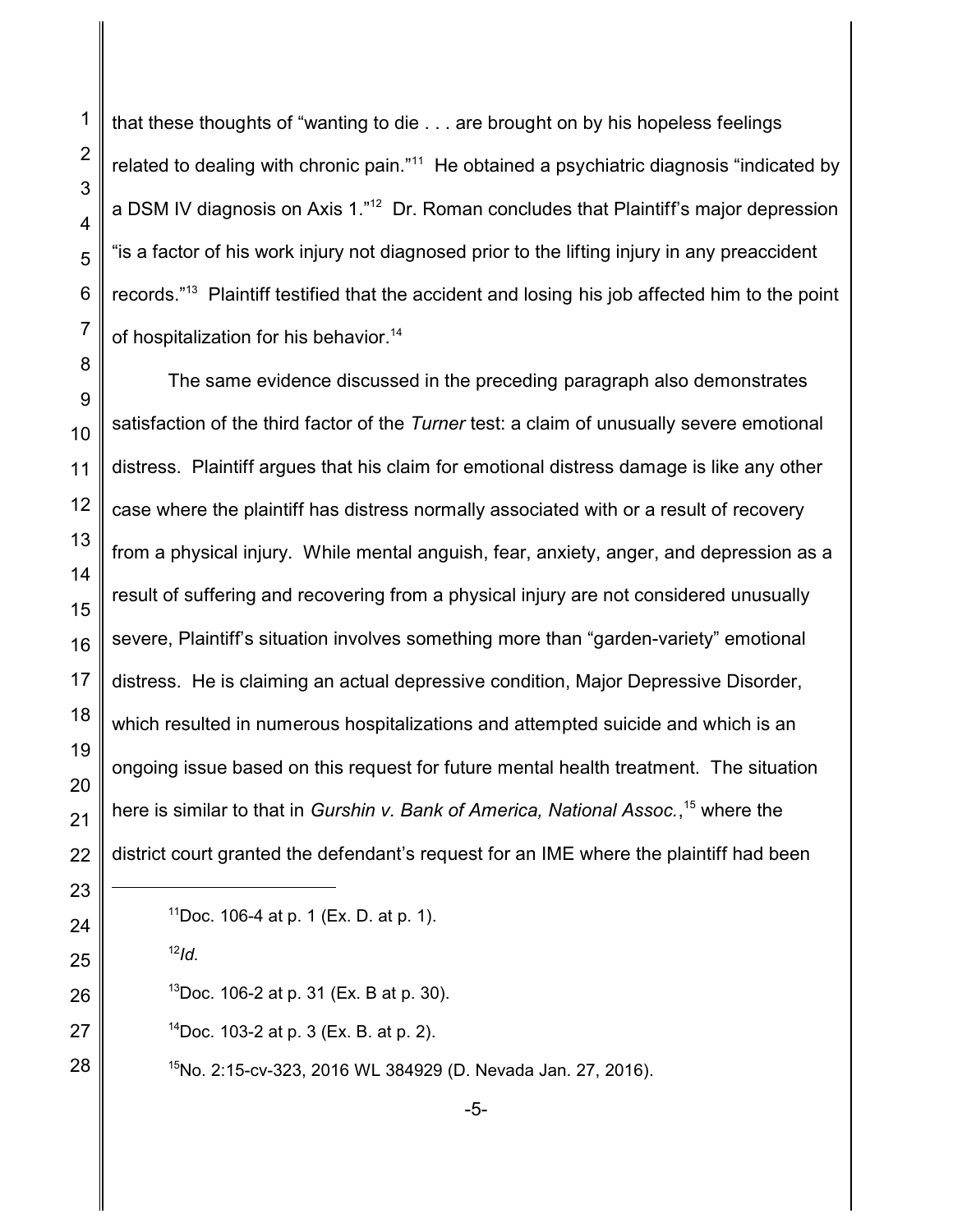seeking mental health treatment and had attempted suicide, all of which she alleged related to her claims against defendant. The court deemed such distress sufficiently severe: "Hospitalization and attempted suicide are manifestations of unusually severe emotional distress."<sup>16</sup>

Finally, the record shows that Plaintiff does in fact plan to offer expert testimony about his mental health condition. Dr. Roman's report concludes that, as a result of his injuries, Plaintiff suffers from Major Depressive Disorder and concludes that Plaintiff's lifetime costs for psychological and psychiatric care will total over  $$161,260.50$ .<sup>17</sup> Plaintiff asserts that Dr. Roman is only his "future-medical-care expert" and will only testify about Plaintiff's need for some psychological and psychiatric treatment as part of his overall care for the physical injuries caused by Arctia's negligence.<sup>18</sup> In other words, Plaintiff asserts that his claim for damages stems only from his physical injuries. However, claiming he needs lifetime mental health treatment to cope with the injuries suffered from the accident is the equivalent of claiming the accident caused mental health problems that should be accounted for if and when any damages are awarded. He has an expert slated to testify about what his lifetime psychological and psychiatric treatment will cost, which certainly puts Plaintiff's mental health condition and questions about the extent and severity of his mental health condition at issue here.

- *Id.* at \*2.
- Doc. 106-2 (Ex. B.).

Doc. 106 at p. 6.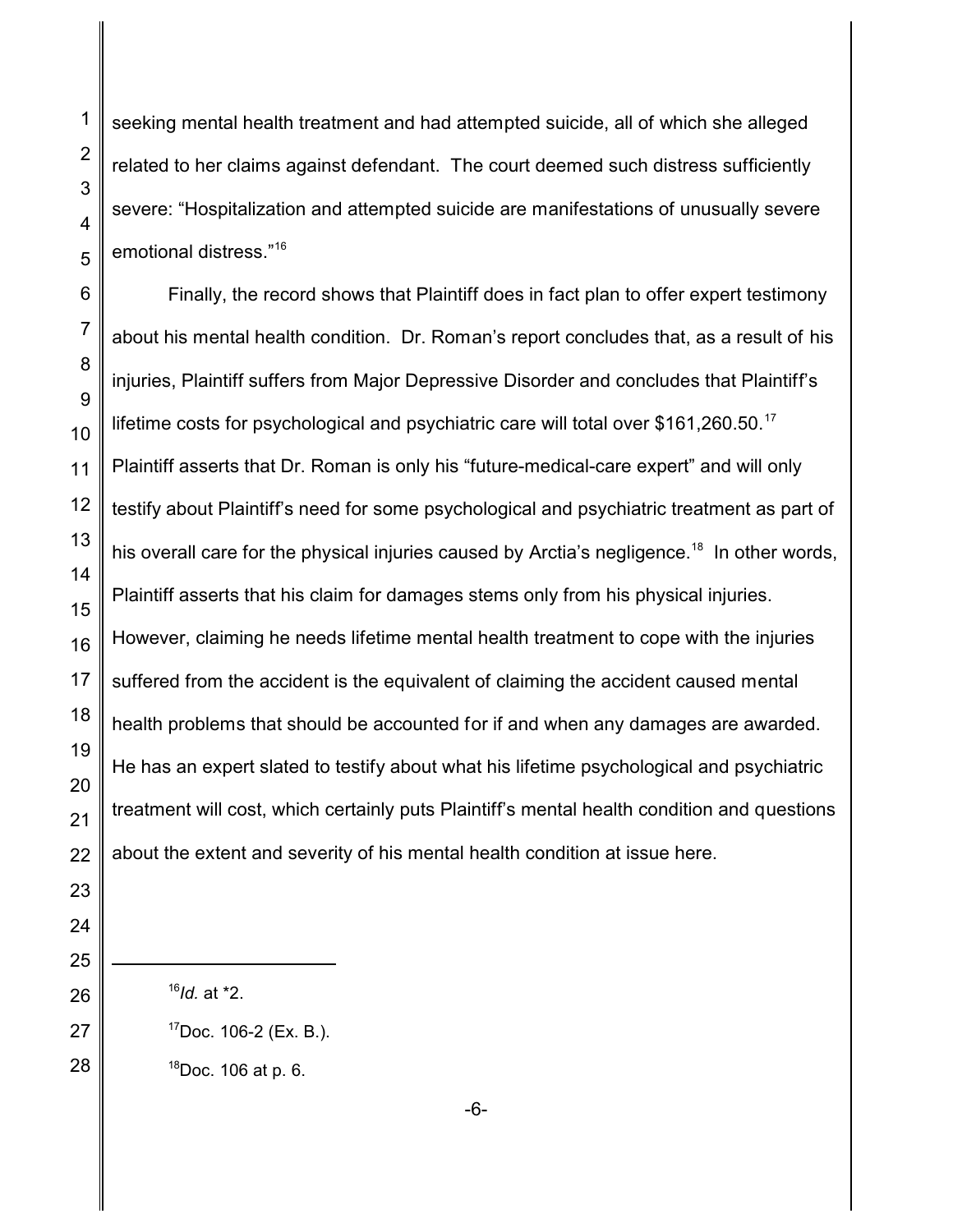Plaintiff cites to a case in this district, *Ruvane v. Elizabeth F, Inc.*, <sup>19</sup> in favor of his position that a psychological IME is not warranted. *Ruvane* is distinguishable. In that case the IME request was denied in part because Plaintiff had made it clear he was not claiming anything more than just typical emotional distress and was not seeking specific psychological damages. $^{20}\,$  Here, Plaintiff is asking for damages related to Major Depressive Disorder and the future treatment thereof. In *Ruvane*, the plaintiff did not have any witness designated to give testimony regarding emotional damages beyond "ordinary grief , anxiety, anger, and frustration any person feels when something bad happens."<sup>21</sup> Again, Dr. Ramos is going to give testimony regarding the need for future psychological and psychiatric treatment. Also, the court in *Ruvane* noted that an IME is not warranted just because a defendant suggests there is a possible mental health explanation for a plaintiff's complaint. Here, Arctia is not making such a claim. Rather, it wants to be able to provide evidence to respond to Plaintiff's claim that he will need long-term mental health treatment as a result of the 2012 accident. The court also concludes that Arctia has shown sufficient good cause for an IME here. First, evidence regarding the extent of Plaintiff's mental health condition is clearly relevant given the discussion above. Second, Plaintiff is claiming ongoing emotional distress, as evidenced by the request for future damages for psychological and psychiatric care. Finally, he has an expert designated to discuss the need for and cost

No. 3:15-cv-00079, 2016 WL 6514181 (D. Alaska Aug. 25, 2016).

*Id.* at \*5.

*Id.*

-7-